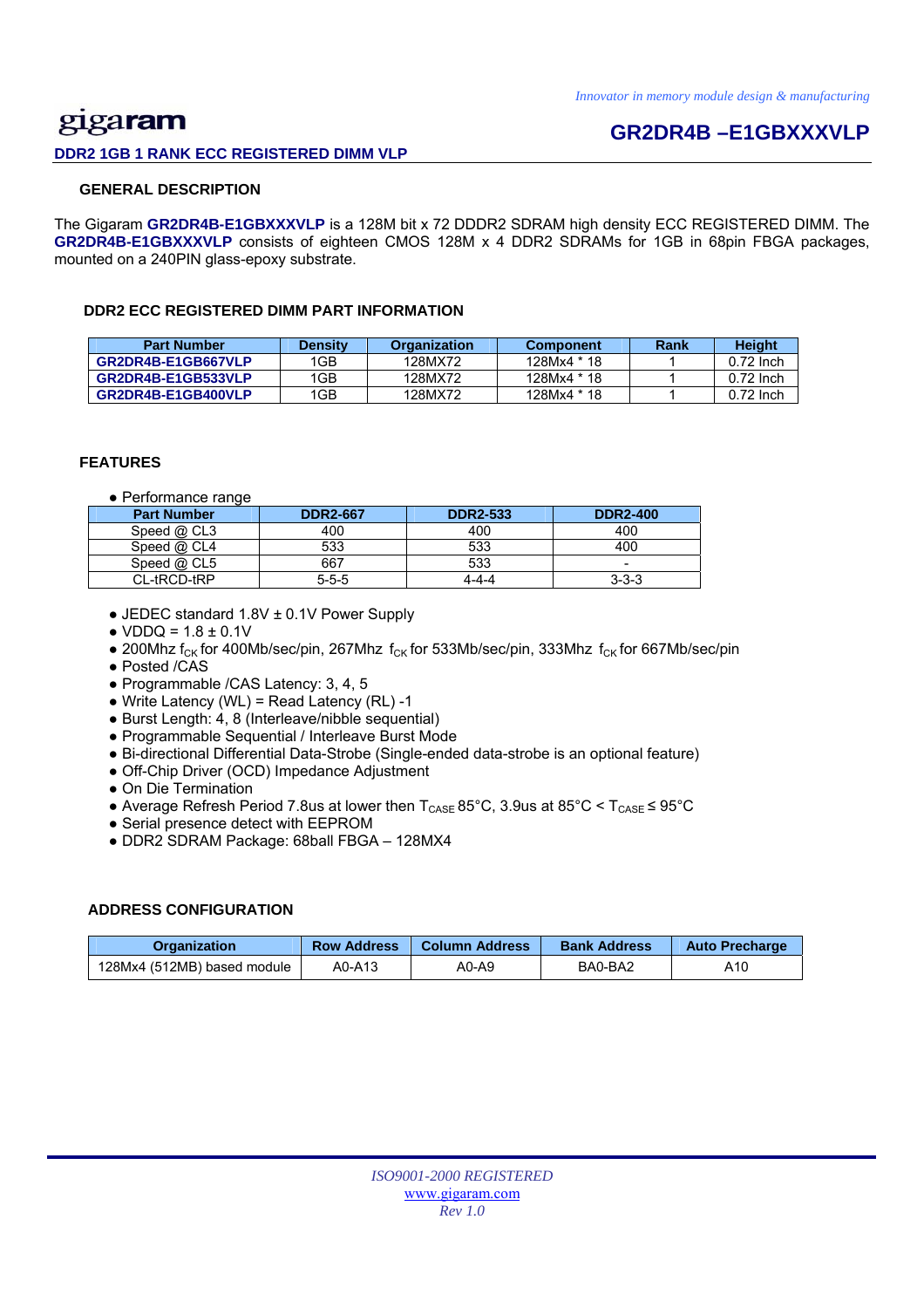# **GR2DR4B –E1GBXXXVLP**

## **DDR2 1GB 1 RANK ECC REGISTERED DIMM VLP**

### **PIN CONFIGURATIONS (Front Side/ Back Side)**

| Pin                   | <b>FRONT</b>        | Pin              | <b>BACK</b>             | Pin             | <b>FRONT</b>        | Pin              | <b>BACK</b>                 |
|-----------------------|---------------------|------------------|-------------------------|-----------------|---------------------|------------------|-----------------------------|
| 1                     | <b>VREF</b>         | 121              | <b>VSS</b>              | 62              | <b>VDDQ</b>         | 182              | A <sub>3</sub>              |
| 2                     | <b>VSS</b>          | 122              | DQ4                     | 63              | A2                  | 183              | A1                          |
| 3                     | DQ0                 | 123              | DQ <sub>5</sub>         | 64              | VDD                 | 184              | <b>VDD</b>                  |
| $\overline{4}$        | DQ1                 | 124              | <b>VSS</b>              |                 | <b>KEY</b>          |                  | <b>KEY</b>                  |
| 5                     | <b>VSS</b>          | 125              | DM0, DQS9               | 65              | <b>VSS</b>          | 185              | CKO*                        |
| 6                     | DQS0*               | 126              | DQS9*                   | 66              | <b>VSS</b>          | 186              | CKO                         |
| 7                     | DQS0                | 127              | <b>VSS</b>              | 67              | <b>VDD</b>          | 187              | <b>VDD</b>                  |
| 8                     | <b>VSS</b>          | 128              | DQ6                     | 68              | $\overline{NC}$     | 188              | A <sub>0</sub>              |
| 9                     | DQ <sub>2</sub>     | 129              | DQ7                     | 69              | <b>VDD</b>          | 189              | <b>VDD</b>                  |
| 10                    | DQ3                 | 130              | <b>VSS</b>              | 70              | A10/AP              | 190              | BA1                         |
| 11                    | <b>VSS</b>          | 131              | <b>DQ12</b>             | 71              | BA0                 | 191              | VDDQ                        |
| 12                    | DQ8                 | 132              | DQ13                    | 72              | <b>VDDQ</b>         | 192              | RAS*                        |
| 13                    | DQ9                 | 133              | $\overline{\text{VSS}}$ | $\overline{73}$ | WE*                 | 193              | $CS0*$                      |
| 14                    | <b>VSS</b>          | 134              | <b>DM1, DQS10</b>       | 74              | CAS*                | 194              | VDDQ                        |
| 15<br>16              | DQS1*<br>DQS1       | 135<br>136       | DQS10*<br><b>VSS</b>    | 75<br>76        | VDDQ<br><b>VSS</b>  | 195<br>196       | ODT0<br>A13                 |
| 17                    | <b>VSS</b>          | 137              | <b>NC</b>               | 77              | ODT <sub>1</sub>    | 197              | <b>VDD</b>                  |
| 18                    | RESET*              | 138              | <b>NC</b>               | 78              | VDDQ                | 198              | <b>VSS</b>                  |
| 19                    | <b>NC</b>           | 139              | VSS*                    | 79              | <b>VSS</b>          | 199              | <b>DQ36</b>                 |
| 20                    | <b>VSS</b>          | 140              | <b>DQ14</b>             | 80              | DQ32                | 200              | <b>DQ37</b>                 |
| 21                    | DQ10                | 141              | <b>DQ15</b>             | 81              | DQ33                | 201              | <b>VSS</b>                  |
| $\overline{22}$       | <b>DQ11</b>         | $\overline{142}$ | <b>VSS</b>              | 82              | <b>VSS</b>          | 202              | DQ38                        |
| 23                    | <b>VSS</b>          | 143              | DQ20                    | 83              | DQS4*               | 203              | DQ39                        |
| $\overline{24}$       | <b>DQ16</b>         | 144              | <b>DQ21</b>             | 84              | DQS4                | 204              | <b>VSS</b>                  |
| 25                    | <b>DQ17</b>         | 145              | <b>VSS</b>              | 85              | <b>VSS</b>          | 205              | DQ38                        |
| 26                    | <b>VSS</b>          | 146              | DM2, DQS11              | 86              | DQ34                | 206              | DQ39                        |
| $\overline{27}$       | DQS2*               | 147              | DQS11*                  | $\overline{87}$ | DQ35                | 207              | <b>VSS</b>                  |
| 28                    | DQS2                | 148              | <b>VSS</b>              | 88              | <b>VSS</b>          | 208              | <b>DQ44</b>                 |
| 29                    | <b>VSS</b>          | 149              | <b>DQ22</b>             | 89              | DQ40                | 209              | DQ45                        |
| 30                    | DQ18                | 150              | DQ23                    | 90              | DQ41                | 210              | <b>VSS</b>                  |
| 31                    | DQ19                | 151              | <b>VSS</b>              | 91              | <b>VSS</b>          | 211              | DM5, DQS14                  |
| $\overline{32}$       | <b>VSS</b>          | 152              | <b>DQ28</b>             | 92              | DQS5*               | 212              | DQS14*                      |
| 33                    | DQ24                | 153              | DQ29                    | 93              | DQS5                | 213              | <b>VSS</b>                  |
| $\overline{34}$<br>35 | <b>DQ25</b>         | 154              | <b>VSS</b>              | 94<br>95        | <b>VSS</b>          | 214              | DQ46                        |
| $\overline{36}$       | <b>VSS</b><br>DQS3* | 155<br>156       | DM3, DQS12<br>DQS12*    | 96              | DQ42<br>DQ43        | 215<br>216       | <b>DQ47</b><br><b>VSS</b>   |
| $\overline{37}$       | DQS3                | 157              | <b>VSS</b>              | 97              | <b>VSS</b>          | $\overline{217}$ | <b>DQ52</b>                 |
| 38                    | <b>VSS</b>          | 158              | DQ30                    | 98              | DQ48                | 218              | DQ53                        |
| 39                    | DQ26                | 159              | DQ31                    | 99              | DQ49                | 219              | <b>VSS</b>                  |
| 40                    | <b>DQ27</b>         | 160              | <b>VSS</b>              | 100             | <b>VSS</b>          | 220              | NC.                         |
| 41                    | <b>VSS</b>          | 161              | CB4                     | 101             | SA <sub>2</sub>     | 221              | <b>NC</b>                   |
| 42                    | CB <sub>0</sub>     | 162              | CB <sub>5</sub>         | 102             | <b>NC</b>           | 222              | <b>VSS</b>                  |
| 43                    | CB1                 | 163              | <b>VSS</b>              | 103             | <b>VSS</b>          | 223              | DM6, DQS15                  |
| 44                    | <b>VSS</b>          | 164              | DM8, DQS17              | 104             | DQS6*               | 224              | DQS15*                      |
| 45                    | DQS8*               | 165              | DQS17*                  | 105             | DQS6                | 225              | <b>VSS</b>                  |
| 46                    | DQS8                | 166              | <b>VSS</b>              | 106             | <b>VSS</b>          | 226              | DQ54                        |
| 47                    | vss                 | 167              | CB6                     | 107             | DQ50                | 227              | DQ55                        |
| 48                    | CB2                 | 168              | CB7                     | 108             | DQ51                | 228              | <b>VSS</b>                  |
| 49                    | CB <sub>3</sub>     | 169              | <b>VSS</b>              | 109             | <b>VSS</b>          | 229              | DQ60                        |
| 50                    | <b>VSS</b>          | 170              | VDDQ                    | 110             | DQ56                | 230              | DQ61                        |
| 51                    | VDDQ                | 171              | NC, CKE1                | 111             | <b>DQ57</b>         | 231              | <b>VSS</b>                  |
| 52<br>53              | CKE0<br>VDD         | 172<br>173       | VDD<br>$\overline{NC}$  | 112<br>113      | <b>VSS</b><br>DQS7* | 232<br>233       | DM7, DQS16<br><b>DQS16*</b> |
| 54                    | <b>NC</b>           | $\overline{174}$ | <b>NC</b>               | 114             | DQS7                | 234              | $\overline{\text{VSS}}$     |
| 55                    | $\overline{NC}$     | 175              | VDDQ                    | 115             | <b>VSS</b>          | 235              | DQ62                        |
| 56                    | VDDQ                | 176              | A12                     | 116             | <b>DQ58</b>         | 236              | DQ63                        |
| 57                    | A11                 | 177              | A <sub>9</sub>          | 117             | <b>DQ59</b>         | 237              | <b>VSS</b>                  |
| 58                    | A7                  | 178              | VDD                     | 118             | <b>VSS</b>          | 238              | <b>VDDSPD</b>               |
| 59                    | VDD                 | 179              | A <sub>8</sub>          | 119             | <b>SDA</b>          | 239              | SA0                         |
| 60                    | A <sub>5</sub>      | 180              | A <sub>6</sub>          | 120             | <b>SCL</b>          | 240              | SA <sub>1</sub>             |
| 61                    | A4                  | 181              | VDDQ                    |                 |                     |                  |                             |

*ISO9001-2000 REGISTERED*  www.gigaram.com *Rev 1.0*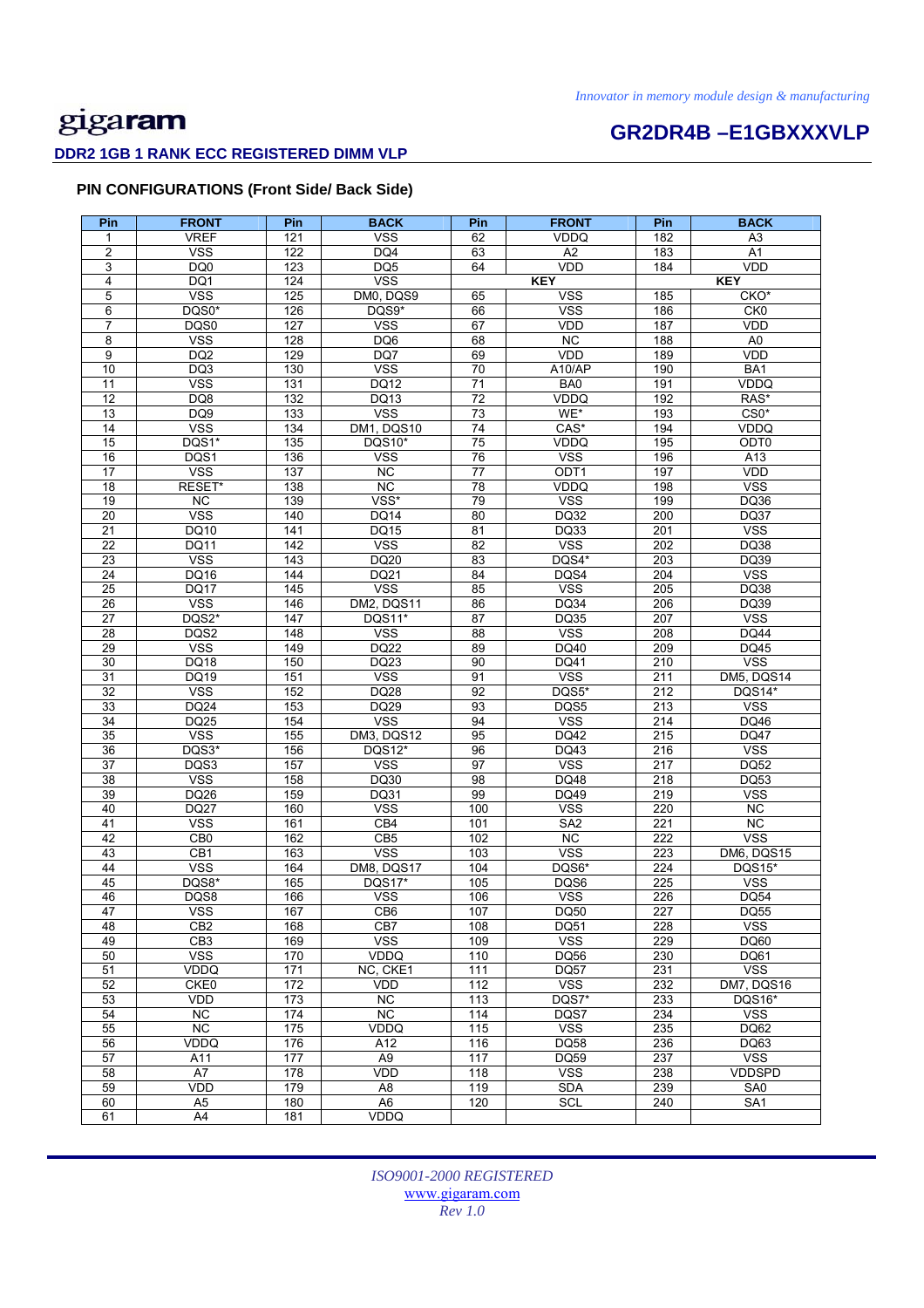# **GR2DR4B –E1GBXXXVLP**

### **DDR2 1GB 1 RANK ECC REGISTERED DIMM VLP**

### **REGISTERED DIMM INPUT/OUTPUT FUNCTIONAL DESCRIPTION**

| <b>Symbol</b>            | <b>Type</b>            | <b>Polarity</b>              | <b>Function</b>                                                                                                                                                                                                                                                                                                                                                                                                                                                                                                                                                                                                                                                                                                  |
|--------------------------|------------------------|------------------------------|------------------------------------------------------------------------------------------------------------------------------------------------------------------------------------------------------------------------------------------------------------------------------------------------------------------------------------------------------------------------------------------------------------------------------------------------------------------------------------------------------------------------------------------------------------------------------------------------------------------------------------------------------------------------------------------------------------------|
| CK0, /CK0                | Input                  | Cross point                  | The system clock inputs. All address and command lines are sampled on the<br>cross point of the rising edge of CK and he falling edge of CK*. An on-board<br>DLL circuit is driven from the clock inputs and output timing for read operations<br>is synchronized to the input clock.                                                                                                                                                                                                                                                                                                                                                                                                                            |
| CKE [1:0]                | Input                  | Active High                  | CKE high activates and CKE low deactivates internal signals and device input<br>buffers and output drivers of the SDRAMs. Taking CKE low provides Precharge<br>Power-Down and Self-Refresh operation (all banks idle), or Active Power-Down<br>(row Active in any bank).                                                                                                                                                                                                                                                                                                                                                                                                                                         |
| /CS [1:0]                | Input                  | Active Low                   | Enables the associated SDRAM command decoder when low and disables<br>decoder when high. When decoder is disabled, new commands are ignored and<br>previous operations continue. The input signals also disable all outputs (except<br>CKE and ODT) of the register(s) on the DIMM when both inputs are high. When<br>both CS*[1:0] are high, all register outputs (except CK, ODT and Chip select)<br>remain in the previous state.                                                                                                                                                                                                                                                                             |
| ODT [1:0]                | Input                  | Active High                  | On-Die Termination control signals                                                                                                                                                                                                                                                                                                                                                                                                                                                                                                                                                                                                                                                                               |
| /RAS,<br>/CAS, /WE       | Input                  | <b>Active Low</b>            | When sampled at the positive edge of the clock, RAS*, CAS* and WE* define<br>the operation to be executed by the SDRAM.                                                                                                                                                                                                                                                                                                                                                                                                                                                                                                                                                                                          |
| DM [8:0]                 | Input                  | Active High                  | Masks write data when high, issued concurrently with input data.                                                                                                                                                                                                                                                                                                                                                                                                                                                                                                                                                                                                                                                 |
| BA [2:0]                 | Input                  |                              | Selects which internal SDRAM memory bank is activated                                                                                                                                                                                                                                                                                                                                                                                                                                                                                                                                                                                                                                                            |
| A [13:0]                 | Input                  |                              | During Bank Activate command cycle, Address defines the row address. During<br>a Read or Write command cycle, Address defines the column address. In<br>addition to the column address, A10 (=AP) is used to invoke Auto-Precharge<br>operation at the end of the burst read or write cycle. If AP is high, Auto<br>Precharge is selected and BA[1:0] defines the bank to be precharged. If AP is<br>low, Auto-Precharge is disabled. During a Precharge command cycle, AP is<br>used in conjunction with BA[1:0] to control which bank(s) to precharge. If AP is<br>high, all banks will be precharged regardless of the state of BA[1:0]. If AP is low,<br>BA[1:0] are used to define which bank to precharge. |
| DQ [63:0],<br>CB [7:0]   | $II$                   |                              | Data and Check Bit Input/Output pins.                                                                                                                                                                                                                                                                                                                                                                                                                                                                                                                                                                                                                                                                            |
| DQS [17:0]<br>/DQS[17:0] | $\mathsf{U}\mathsf{O}$ | Cross point                  | The data strobes, associated with one data byte, source with data transfer. In<br>Write mode, the data strobe is sourced by the controller and is centered in the<br>data window. In Read mode the data strobe is sources by the DDR2 SDRAM<br>and is sent at the leading edge of the data window. DQS* signals are<br>complements, and timing is relative to the crosspoint of respective DQS and<br>DQS*. If the module is to be operated in single ended strobe mode, all DQS*<br>signals must be tied on the system board to VSS and DDR2 SDRAM mode<br>registers programmed appropriately.                                                                                                                  |
| SA [2:0]                 | Input                  |                              | These signals are tied at the system planar to either VSS or VDDSPD to<br>configure the serial SPD EEPROM address range                                                                                                                                                                                                                                                                                                                                                                                                                                                                                                                                                                                          |
| <b>SDA</b>               | I/O                    |                              | This bidirectional pin is used to transfer data into and out of the SPD EEPROM.<br>A resistor maybe connected from the SDA bus line to VDDSPD on the system<br>planar to act as a pull-up.                                                                                                                                                                                                                                                                                                                                                                                                                                                                                                                       |
| SCL                      | Input                  |                              | This signal is used to clock data into the SPD EEPROM. A resistor maybe<br>connected from the SCL bus line to VDDSPD on the system planar to act as a<br>pull-up.                                                                                                                                                                                                                                                                                                                                                                                                                                                                                                                                                |
| RESET*                   | Input                  |                              | The RESET* pin is connected to the RST* pin on the register and to the OE pin<br>on the PLL. When low, all register outputs will be driven low and the PLL clocks<br>to the DRAMs and the register(s) will be set to low level. The PLL will remain<br>synchronized with the input clock.                                                                                                                                                                                                                                                                                                                                                                                                                        |
| $V_{DD}$ , $V_{SS}$      | Supply                 | $\blacksquare$               | Power and ground for the DDR SDRAM input buffers and core logic.                                                                                                                                                                                                                                                                                                                                                                                                                                                                                                                                                                                                                                                 |
| <b>VREF</b>              | Supply                 | $\qquad \qquad \blacksquare$ | Reference voltage for the SSTL-18 inputs.                                                                                                                                                                                                                                                                                                                                                                                                                                                                                                                                                                                                                                                                        |
| V <sub>DDSPD</sub>       | Supply                 |                              | Serial EEPROM positive power supply, wired to a separated power pin at the<br>connector which supports from 1.7 Volt to 3.6 Volt.                                                                                                                                                                                                                                                                                                                                                                                                                                                                                                                                                                                |

 **Note:** /CS1, ODT1 and CKE1 are used on dual rank modules only.

| <b>ISO9001-2000 REGISTERED</b> |
|--------------------------------|
| www.gigaram.com                |
| Rev 1.0                        |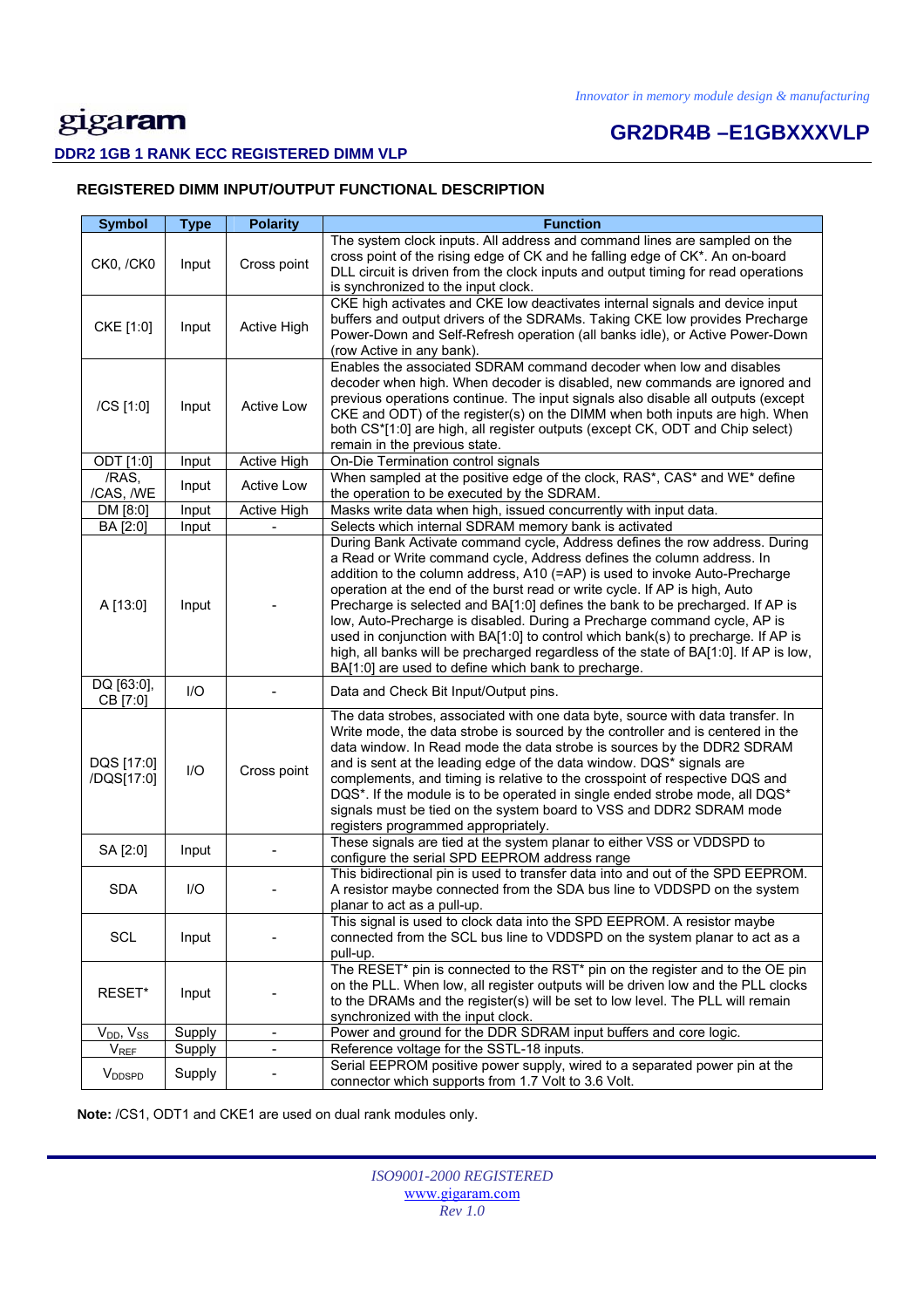# gigaram

### **GR2DR4B –E1GBXXXVLP**

#### **DDR2 1GB 1 RANK ECC REGISTERED DIMM VLP**

#### **FUNCTIONAL BLOCK DIAGRAM**



*ISO9001-2000 REGISTERED*  www.gigaram.com *Rev 1.0*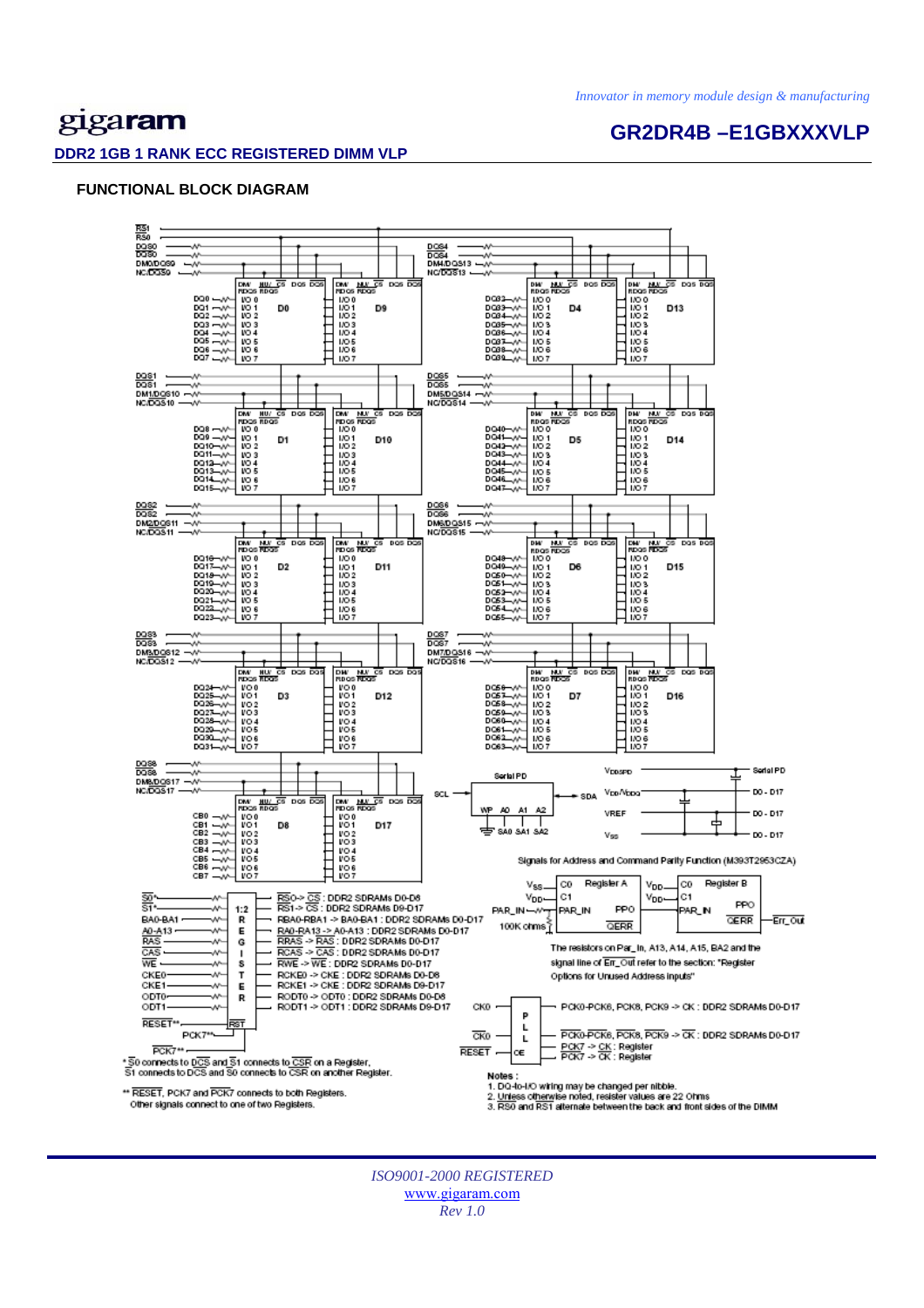# <u>gig</u>a**ram**

### **DDR2 1GB 1 RANK ECC REGISTERED DIMM VLP**

## **GR2DR4B –E1GBXXXVLP**

### **ABSOLUTE MAXIMUM RATINGS**

| <b>Parameter</b>                          |                             | <b>Limit Values</b> | <b>Unit</b> |              |
|-------------------------------------------|-----------------------------|---------------------|-------------|--------------|
|                                           | <b>Symbol</b>               | Min.                | Max.        |              |
| Voltage on any pins relative to Vss       | V <sub>IN</sub> , VOUT      | $-0.5$              | 2.3         |              |
| Voltage on $V_{DD}$ relative to $V_{SS}$  | $V_{DD}$                    | $-1.0$              | 2.3         |              |
| Voltage on $V_{DDQ}$ relative to $V_{SS}$ | V <sub>DDQ</sub>            | $-0.5$              | 2.3         |              |
| Storage temperature range                 | $\mathsf{T}_{\texttt{STG}}$ | -55                 | $+100$      | $^{\circ}$ C |

Stresses greater than those listed under "Absolute Maximum Ratings" may cause permanent to the device. This is a stress rating only and functional operation of the device at these or any other conditions above those indicated in the operational sections of this specification is not implied. Exposure to absolute maximum rating conditions for extended periods may affect reliability.

### **OPERATING TEMPERATURE RANGE**

| <b>Parameter</b>                                  |               |      | <b>Limit Values</b> | Unit           | <b>Notes</b> |
|---------------------------------------------------|---------------|------|---------------------|----------------|--------------|
|                                                   | <b>Symbol</b> | Min. | Max.                |                |              |
| DIMM Module Operating Temperature Range (ambient) | TOPR          |      | $+55$               | $^{\circ}$ C   |              |
| DRAM Component Case Temperature Range             | <b>TCASE</b>  |      | $+95$               | $\circ$ $\sim$ | $1 - 4$      |

1. DRAM Component Case Temperature is the surface temperature in the center on the top side of any of the DRAMs. For measurement conditions, please refer to the JEDEC document JESD51-2.

2. Within the DRAM Component Case Temperature range all DRAM specification will be supported.

3. Above 85 º C DRAM case temperature the Auto-Refresh command interval has to be reduced to tREF1= 3.9us.

4. Self-Refresh period is hard-coded in the DRAMs and therefore it is imperative that the system ensures the DRAM is below 85 ° C case temperature before initiating self-refresh operation.

### **SUPPLY VOLTAGE LEVELS AND DC OPERATING CONDITIONS**

| <b>Parameter</b>             | <b>Symbol</b>      |                       | Unit                 | <b>Notes</b>          |        |    |
|------------------------------|--------------------|-----------------------|----------------------|-----------------------|--------|----|
|                              |                    | Min.                  | Norm.                | Max.                  |        |    |
| Device Supply Voltage        | $V_{DD}$           | 1.7                   | 1.8                  | 1.9                   | $\vee$ |    |
| <b>Output Supply Voltage</b> | V <sub>DDQ</sub>   | 1.7                   | 1.8                  | 1.9                   | v      |    |
| Input Reference Voltage      | $V_{REF}$          | $0.49 \times V_{DDQ}$ | $0.5 \times V_{DDQ}$ | $0.51 \times V_{DDQ}$ |        | 2) |
| <b>EEPROM Supply Voltage</b> | V <sub>DDSPD</sub> | 1.7                   |                      | 3.6                   |        |    |
| DC Input Logic High          | $V_{IH(DC)}$       | $V_{RFF}$ + 0.125     |                      | $V_{DDO}$ + 0.3       | $\vee$ |    |
| DC Input Logic Low           | $V_{IL(DC)}$       | $-0.30$               |                      | $V_{RFF} - 0.125$     | v      |    |
| In/Output Leakage Current    |                    | -5                    |                      | 5                     | uA     | 3) |

1. Under all conditions,  $V_{DDQ}$  must be less than or equal to VDD

2. Peak to peak AC noise on V<sub>REF</sub> may not exceed  $\pm$  2% V<sub>REF (DC)</sub>. V<sub>REF</sub> is also expected to track noise variations in V<sub>DDQ</sub>.

3. For any pin on the DIMM connector under test input of 0  $V \leq V_{IN} \leq V_{DDQ} + 0.3V$ .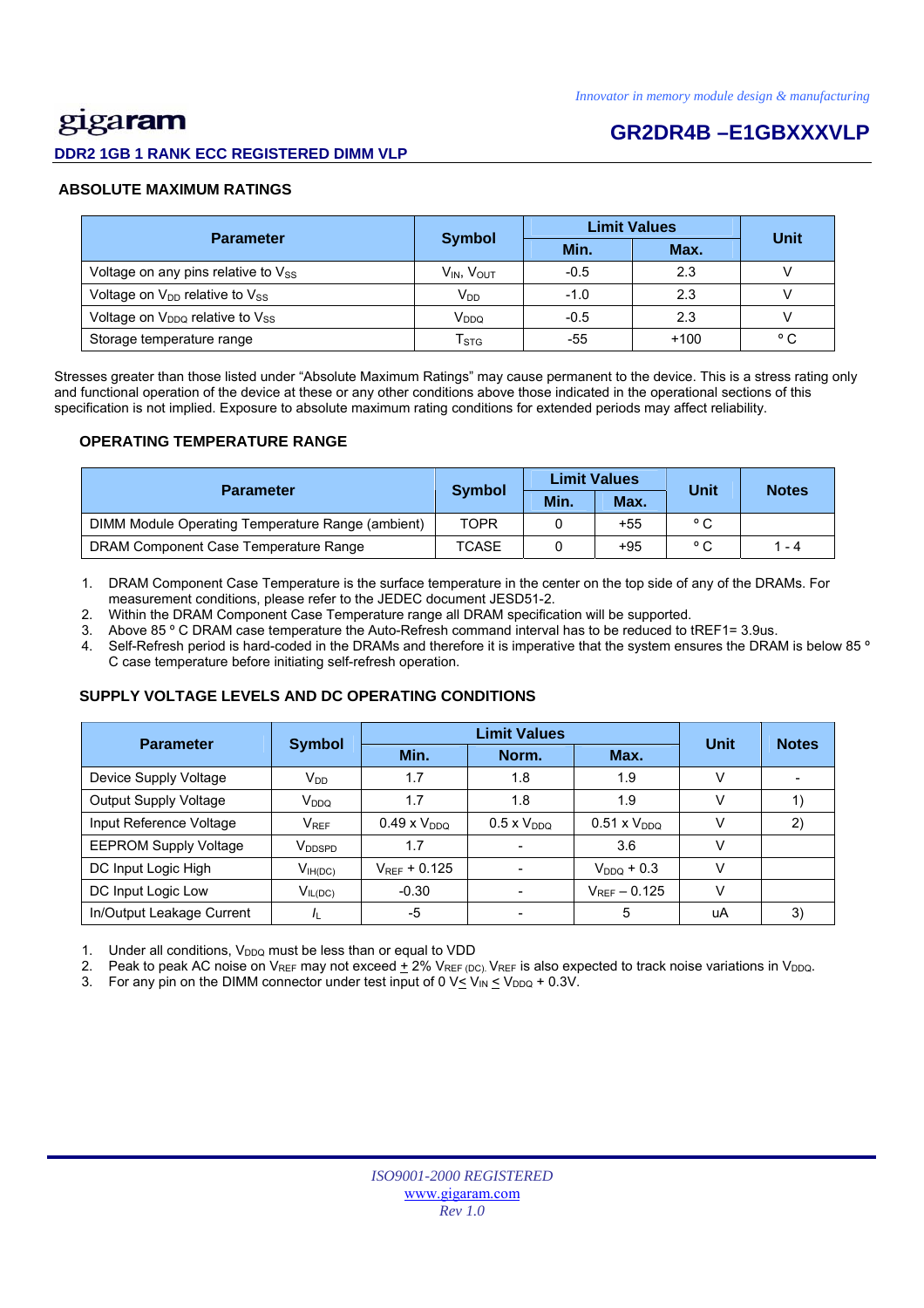### **DDR2 1GB 1 RANK ECC REGISTERED DIMM VLP**

# **GR2DR4B –E1GBXXXVLP**

### *I***<sub>DD</sub> SPECIFICATION**

| <b>Symbol</b>             | DDR2-667@CL=5 | DDR2-533@CL=4. | DDR2-400@CL=3 | <b>Unit</b> | <b>Note</b> |
|---------------------------|---------------|----------------|---------------|-------------|-------------|
| $I_{DD0}$                 | 1,960         | 3,170          | 3,040         | mA          | 1, 2        |
| I <sub>DD1</sub>          | 2,220         | 3,420          | 3,370         | mA          | 1, 2        |
| $I_{DD2P}$                | 780           | 1,480          | 1,380         | mA          | 1, 2        |
| <b>I</b> DD <sub>2N</sub> | 2,400         | 2,360          | 2,210         | mA          | 1, 2        |
| $I_{DD2Q}$                | 2,040         | 2,600          | 2,320         | mA          | 1, 2        |
| $I_{DD3P(F)}$             | 1,280         | 2,240          | 2,140         | mA          | 1, 2        |
| $I_{DD3P(S)}$             | 810           | 1,138          | 1,088         | mA          | 1, 2        |
| I <sub>DD3N</sub>         | 2,400         | 2,590          | 2,330         | mA          | 1, 2        |
| <b>I</b> DD <sub>4R</sub> | 3,030         | 3,770          | 3,260         | mA          | 1, 2        |
| $I_{DD4W}$                | 3,210         | 3,920          | 3,360         | mA          | 1, 2        |
| $I_{\text{DDSB}}$         | 3,210         | 5,550          | 5,230         | mA          | 1, 2        |
| I <sub>DD6</sub>          | 180           | 540            | 540           | mA          | 1, 2        |
| I <sub>DD7</sub>          | 3,330         | 7,610          | 6,630         | mA          | 1, 2        |

### **Notes**:

1. Calculated values from component data. ODT disabled. IDD1, IDD4R, and IDD7 are defined with the outputs disabled. Currents includes Registers and PLL.

2. The other rank is in IDD2P Precharge Power-Down Standby Current mode

3. Both ranks are in the same IDD current mode.